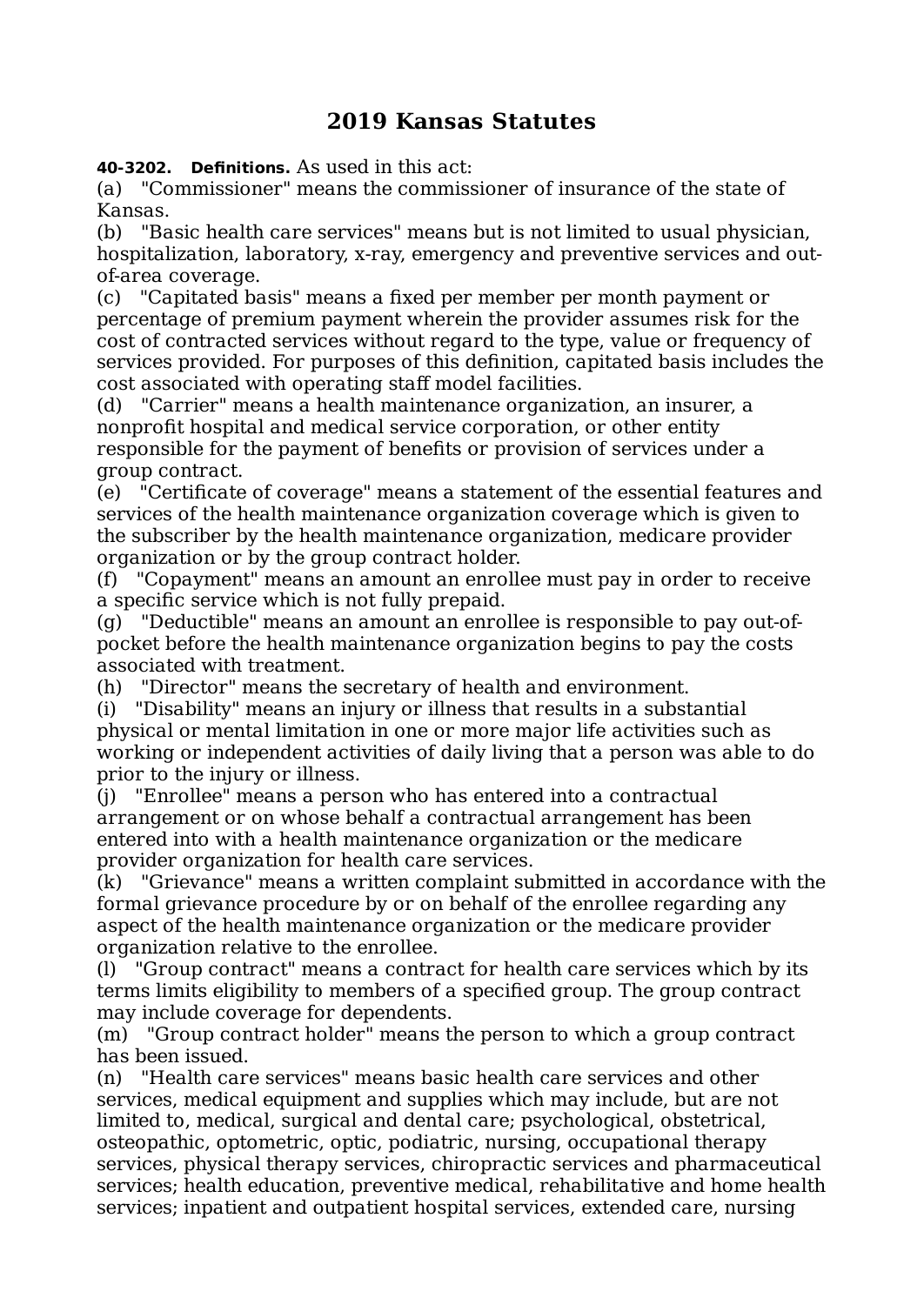home care, convalescent institutional care, laboratory and ambulance services, appliances, drugs, medicines and supplies; and any other care, service or treatment for the prevention, control or elimination of disease, the correction of defects or the maintenance of the physical or mental well-being of human beings.

(o) "Health maintenance organization" means an organization which:

(1) Provides or otherwise makes available to enrollees health care services, including at a minimum those basic health care services which are determined by the commissioner to be generally available on an insured or prepaid basis in the geographic area served;

(2) is compensated, except for reasonable copayments, for the provision of basic health care services to enrollees solely on a predetermined periodic rate basis;

(3) provides physician services directly through physicians who are either employees or partners of such organization or under arrangements with a physician or any group of physicians or under arrangements as an independent contractor with a physician or any group of physicians;

(4) is responsible for the availability, accessibility and quality of the health care services provided or made available.

(p) "Individual contract" means a contract for health care services issued to and covering an individual. The individual contract may include dependents of the subscriber.

(q) "Individual practice association" means a partnership, corporation, association or other legal entity which delivers or arranges for the delivery of basic health care services and which has entered into a services arrangement with persons who are licensed to practice medicine and surgery, dentistry, chiropractic, pharmacy, podiatry, optometry or any other health profession and a majority of whom are licensed to practice medicine and surgery. Such an arrangement shall provide:

(1) That such persons shall provide their professional services in accordance with a compensation arrangement established by the entity; and

(2) to the extent feasible for the sharing by such persons of medical and other records, equipment, and professional, technical and administrative staff.

(r) "Medical group" or "staff model" means a partnership, association or other group:

(1) Which is composed of health professionals licensed to practice medicine and surgery and of such other licensed health professionals, including but not limited to dentists, chiropractors, pharmacists, optometrists and podiatrists as are necessary for the provision of health services for which the group is responsible;

(2) a majority of the members of which are licensed to practice medicine and surgery; and

(3) the members of which: (A) As their principal professional activity over 50% individually and as a group responsibility are engaged in the coordinated practice of their profession for a health maintenance organization; (B) pool their income and distribute it among themselves according to a prearranged salary or drawing account or other plan, or are salaried employees of the health maintenance organization; (C) share medical and other records and substantial portions of major equipment and of professional, technical and administrative staff; and (D) establish an